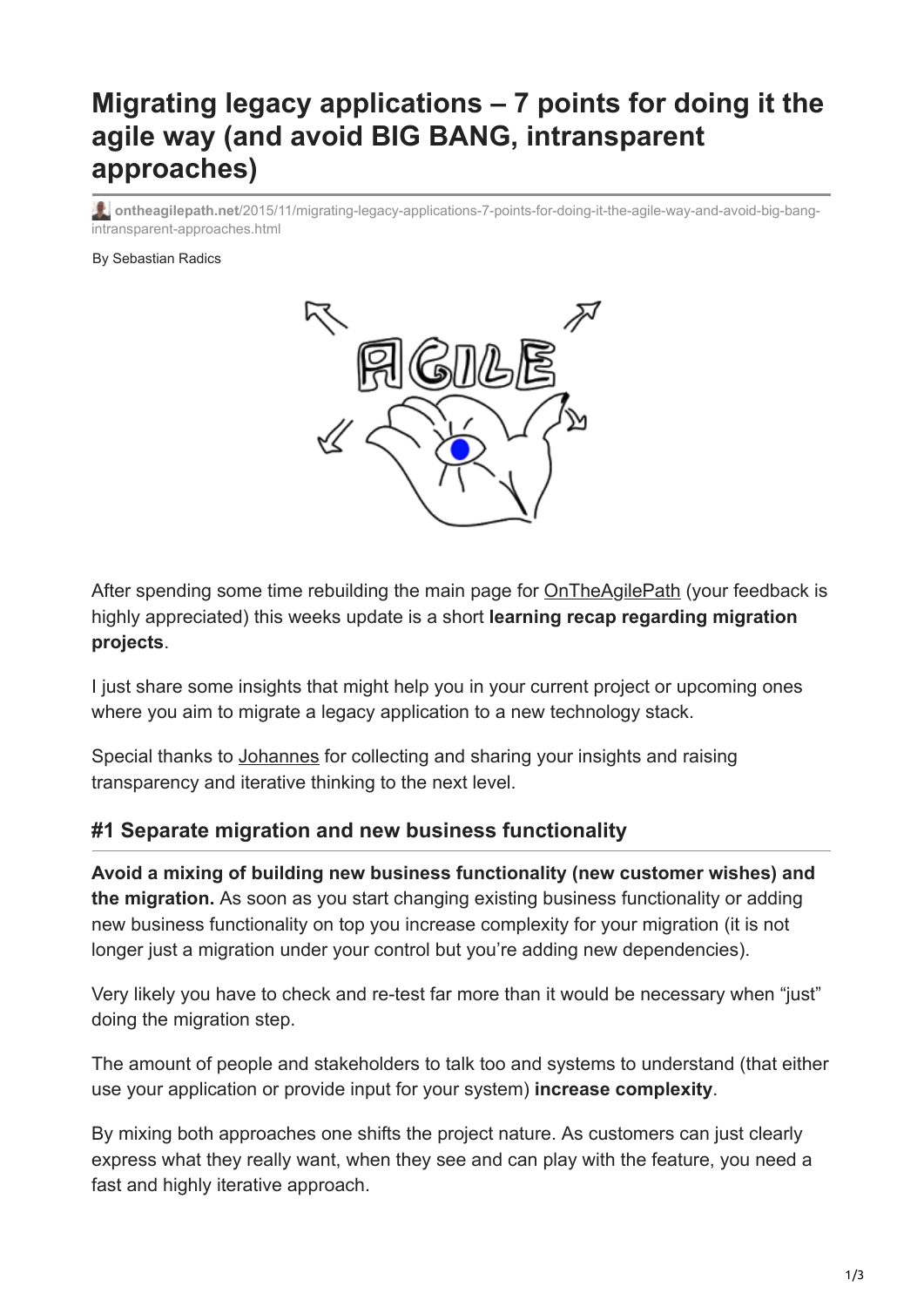Although executing the migration in an iterative manner should the way to be used in this kind of project it is very likely still a big difference to building a product.

# **#2 Focus on doing the migration**

Aim for having a focus on the migration and **avoid working in parallel on** (too many) **other topics**.

We already know the terrible side effect of multitasking but still migration topics tend to be not priority one or being worked on in an extra lane. *WHY?*

By using the unfocussed, parallel way you can be sure that drive and energy for migration will be consumed by the ever ongoing always most important daily business tasks.

**Commit to the importance of the migration and work solely on it.** This way you create the necessary sense of urgency, provide transparency and everyone knows that it is important and has to be done … now.

# **#3 Separate business feature migration from non functional requirements**

Try to **slice the migration into smallest possible steps** with a live delivery after every step. Avoid big bang at all costs. It will not work this way.

A good approach is to tackle a **small business requirement migration first**. Learn from the system, build your new environment including delivery pipeline and new production environment. And **ship it**.

It's a great feeling, supports motivation and builds trust, when migration steps are really getting used.

As a next step, check for scaling opportunities based on the business feature and scale the system properly. E.g. we learned that after migrating one business feature affecting one customer (focus for iteration one), we found many more customers that needed the same feature too.

This way we are able to tune the system already in iteration two and therewith address scaling risks. Is our new architecture approach able to serve the amount of requests? What do we have to consider when scaling?

Good to learn it early on and validate that our chosen migration approach is going to work.

## **#4 Production live deployment as early as possible**

Like mentioned in the previous point – aim for a **rapid first live deployment of a migration step** (and continue with the following steps).

Even if it takes (much) more effort – ship it and learn from the system. This way you can **validate early and apply course correction if necessary**. (On paper you're fast with planning the big bang – but as soon as you move to your real live environment, that big bang plane will crash.)

Planning for a sliced migration approach has to be integral part of your migration strategy. **NO** BIG BANG – I'm quite sure that rethinking your approach will uncover ways to slice it so smaller and shippable units. Using a solution focused mindset towards slicing and working with experts in this area is important.